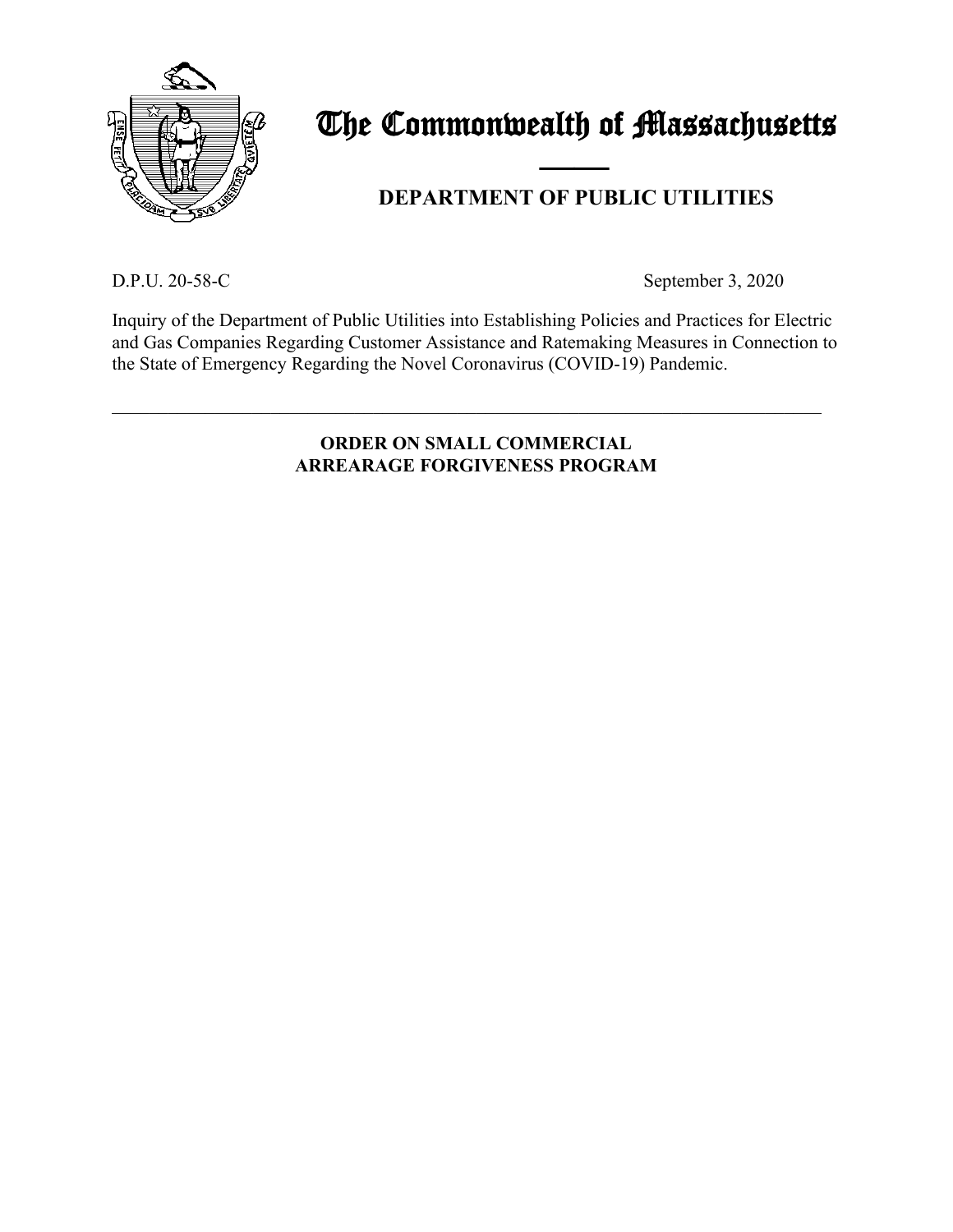#### I. SUMMARY

The Department of Public Utilities ("Department") approves the pro forma 2020 small commercial arrearage forgiveness program ("AFP") proposed by the jurisdictional electric and gas companies as part of the Customer Assistance and Ratemaking Working Group ("Working Group")<sup>[1](#page-1-0)</sup> in their filing on August 12, 2020. As discussed below, the Department finds that the AFP is consistent with the public interest, and the Department directs the Distribution Companies to make individual filings for approval consistent with the AFP.

#### II. INTRODUCTION

On May 11, 2020, the Department opened this inquiry into establishing policies and practices regarding customer assistance and ratemaking measures for jurisdictional electric and gas companies in response to the effects of the novel coronavirus ("COVID-19") pandemic. Policies and Practices for Electric and Gas Companies Regarding Customer Assistance and Ratemaking Measures in Connection to the State of Emergency Regarding the Novel Coronavirus ("COVID-19") Pandemic, D.P.U. 20-58 (May 11, 2020) ("NOI"). The Department established the Working Group to assist the Department in establishing appropriate policies and

<span id="page-1-0"></span><sup>&</sup>lt;sup>1</sup> The Working Group is comprised of the following members: (1) Fitchburg Gas and Electric Light Company d/b/a Unitil; Massachusetts Electric Company and Nantucket Electric Company, Boston Gas Company and Colonial Gas Company, each d/b/a National Grid; NSTAR Gas Company and NSTAR Electric Company, each d/b/a Eversource Energy; Bay State Gas Company d/b/a Columbia Gas of Massachusetts; Liberty Utilities (New England Natural Gas Company) Corp. d/b/a Liberty Utilities; The Berkshire Gas Company; and Blackstone Gas Company (together "Distribution Companies"); (2) the Office of the Attorney General ("Attorney General"); (3) the Department of Energy Resources ("DOER"); (4) the National Consumer Law Center ("NCLC"); (5) the Low-Income Energy Affordability Network ("LEAN"); and (6) the Associated Industries of Massachusetts ("AIM"). Appendix A lists the Working Group representative for each member.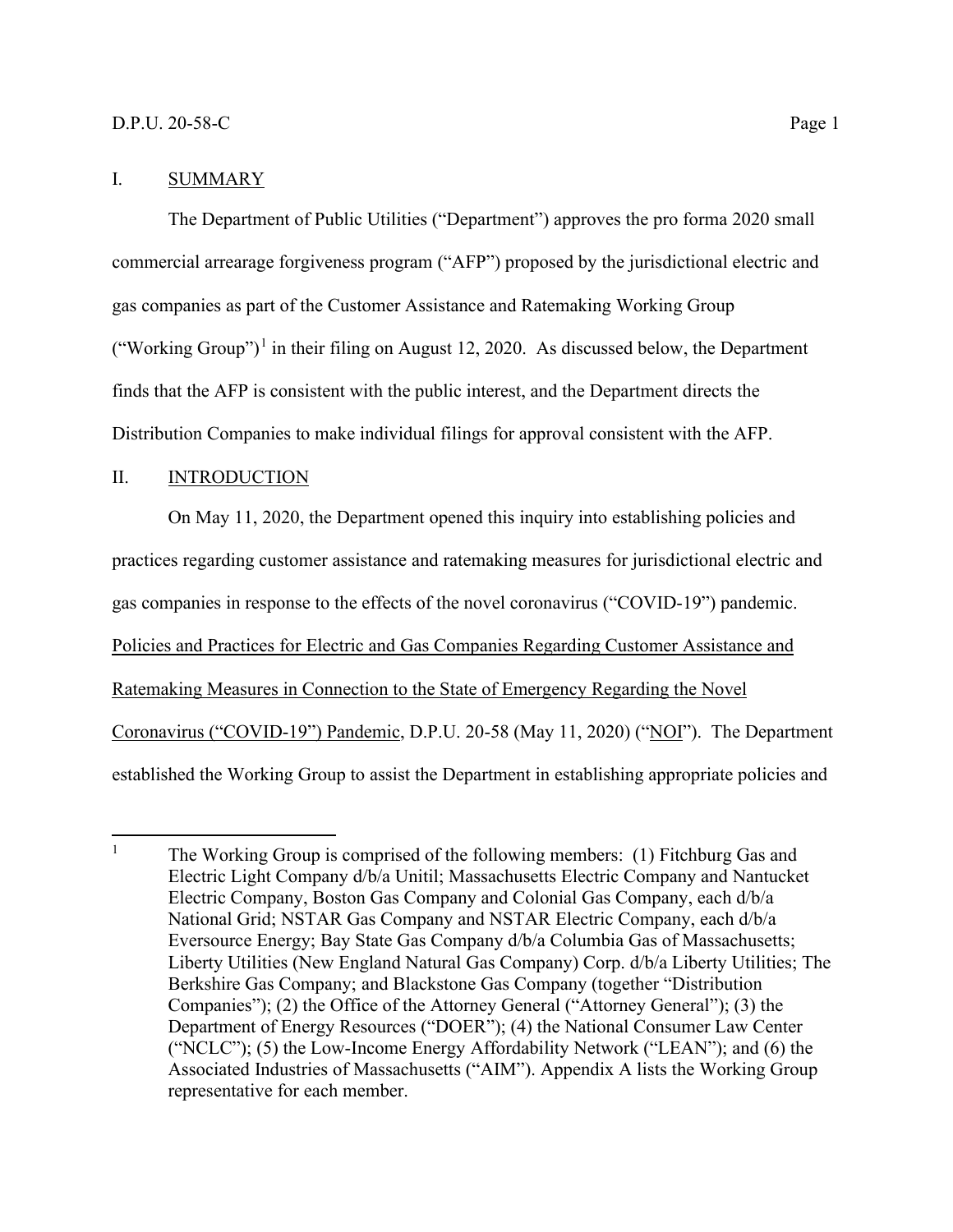practices. NOI at 4. On June 26, 2020, the Department adopted and approved the Customer Outreach Plan proposed by the Working Group. D.P.U. 20-58-A (June 26, 2020). On July 31, 2020, the Department adopted and approved the Customer Assistance Plan of the Working Group. D.P.U. [2](#page-2-0)0-58-B (July 31, 2020).<sup>2</sup> The Customer Assistance Plan provides for (a) extended payment plans for residential and small commercial and industrial ("C&I") customers, (b) informational communications to customers, (c) waiver of late fees for small C&I customers, and (d) extended arrearage management plans for low-income residential customers. D.P.U. 20-58-B at 4-10.

In addition to submitting the Customer Assistance Plan, the Distribution Companies previewed the AFP, outlining the program and stating that they were engaging in further discussions and intended to seek Department approval. D.P.U. 20-58-B at 11. On August 12, 2020, the Distribution Companies filed the AFP as a pro forma document, stating that some elements of the plan would require company-specific provisions because of billing system constraints or unique service territory demographics (August 12, 2020 Cover Letter at 1). The filing consists of a cover letter and the AFP. The Distribution Companies represent that the Attorney General, DOER, and NCLC do not oppose the AFP (August 12, 2020 Cover Letter at 1).

<span id="page-2-0"></span><sup>&</sup>lt;sup>2</sup> For a more complete history of this docket, please refer to the Orders D.P.U. 20-58, D.P.U. 20-58-A, and D.P.U. 20-58-B.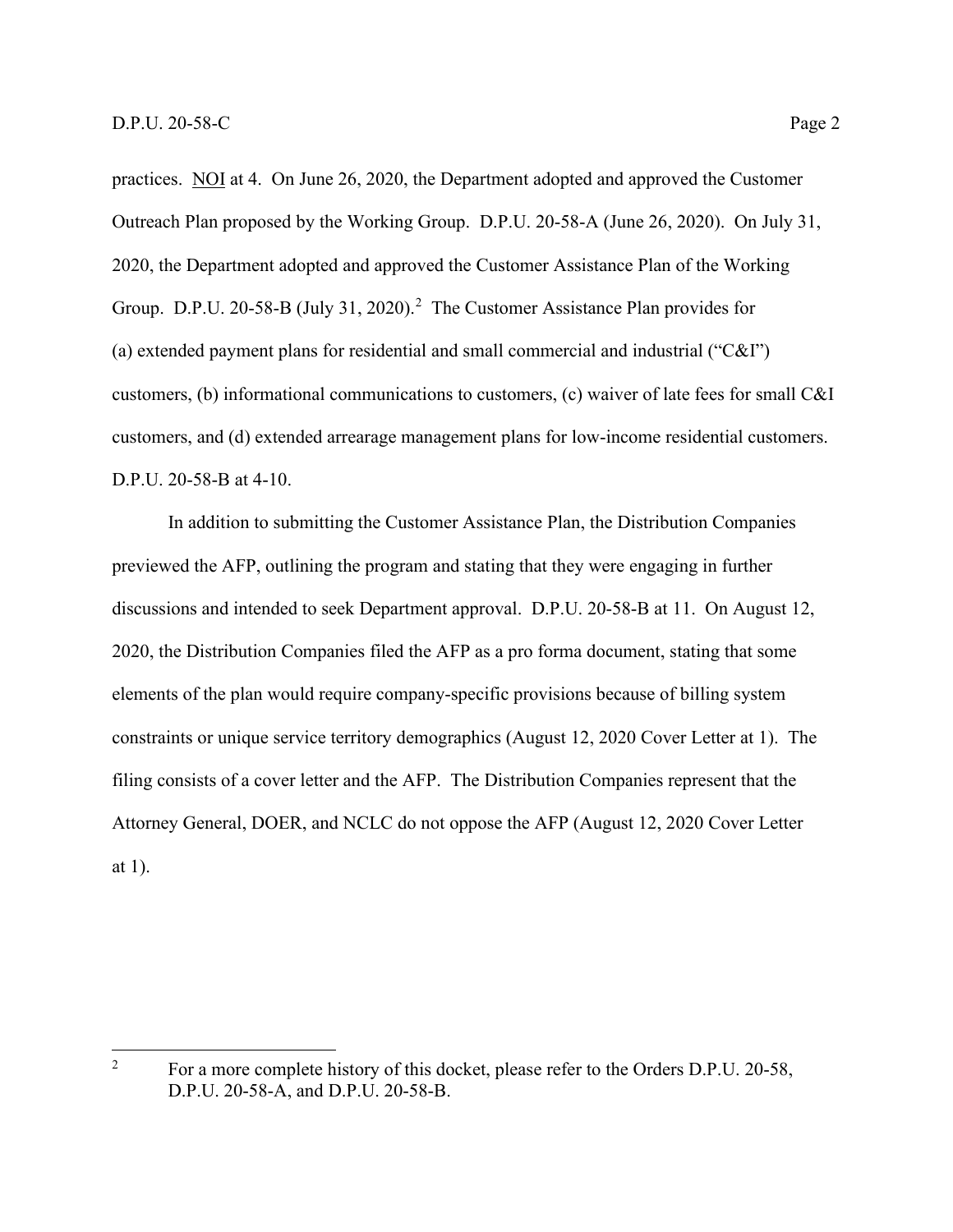#### III. DESCRIPTION OF THE 2020 SMALL COMMERCIAL ARREARAGE FORGIVENESS PROGRAM

#### A. Overview

The AFP is intended to encourage small commercial customers to enroll in and successfully complete a payment plan with a duration of up to twelve months (August 12, 2020 Cover Letter at 1; AFP, § A(1)). The goal of the AFP is to enhance assistance through economic relief that would reduce the accrued arrearage of a company's small commercial customers that have gone into arrears or increased arrears during the current state of emergency (AFP, § A(2)). The AFP would be available for eligible customers commencing from the date that the AFP is approved by the Department ("Effective Date") through December 31, 2020 (AFP at 1). For The Berkshire Gas Company ("Berkshire"), the end date for availability would be through March 31, 2021 (AFP at 1, n.3). A company may seek Department approval for an extension of its AFP (AFP at 1).

#### B. Eligibility

To be eligible for the Small Commercial AFP, a small commercial customer must meet the following conditions:

- have an active small commercial electric account in its name with the company billed under rate class (to be specified by each company); and/or
- have an active small commercial gas account in its name with the company billed under rate class (to be specified by each company); and
- have indicated a need for assistance to pay bills that have accrued or increased during the COVID-19 pandemic and have arrears greater than 30 days' past due; and
- have agreed to be placed on a company payment plan for up to twelve months.

#### (AFP, § B).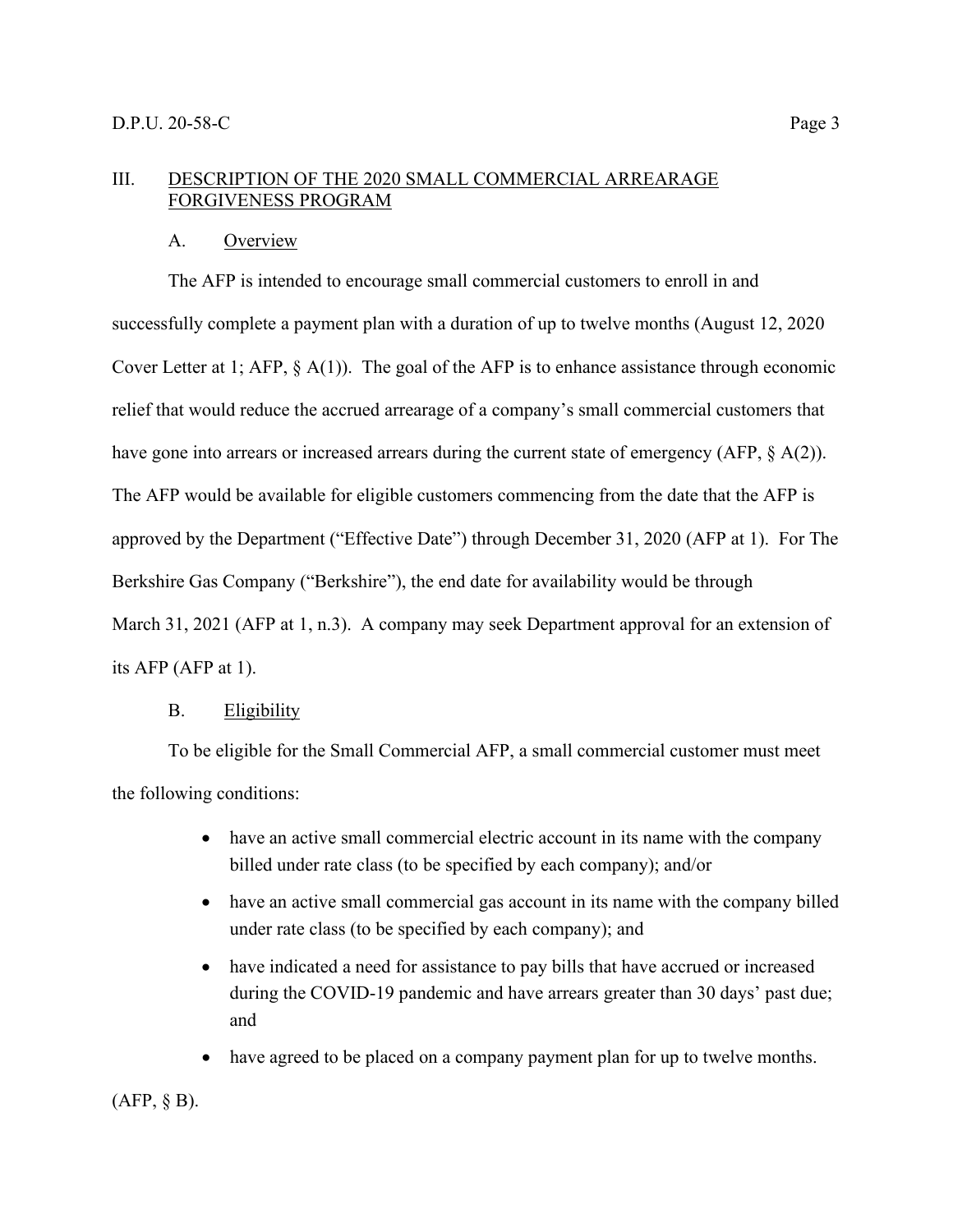A small commercial customer enrolled and current with payments in a deferred payment plan as of the Effective Date is also eligible for the forgiveness credits (AFP, §§ B, C). Excluded from eligibility are electric and gas customers billed under a small commercial rate class that have account executives assigned by the company or are part of a national account (AFP, § B n.4, n.5).

The Distribution Companies also identify two additional eligibility situations. First, Berkshire has a unique commercial customer base that includes a significant number of businesses that serve the tourist industry and are classified by Berkshire as medium commercial customers for rate design purposes (August 12, 2020 Cover Letter at 2). The Distribution Companies assert that these customers have experienced economic impacts from the COVID-19 pandemic similar to those experienced by Berkshire's small commercial customers (August 12, 2020 Cover Letter at 2). Therefore, Berkshire proposes that its medium commercial customers should also be eligible for the AFP (August 12, 2020 Cover Letter at 2).<sup>[3](#page-4-0)</sup> Second, the Distribution Companies state that the ability to offer the AFP to gas customers served by a third-party supplier may vary by company (August 12, 2020 Cover Letter at 2). According to the Distribution Companies, offering the AFP in this circumstance would depend on whether the gas company is able to apply bill credits solely to the distribution portion of a customer's account (August 12, 2020 Cover Letter at 2). As an example, Boston Gas Company and Colonial Gas Company, each d/b/a National Grid ("National Grid"), state that they would exclude from participation in the AFP a limited group of small commercial gas customers, *i.e.*, transportation

<span id="page-4-0"></span><sup>&</sup>lt;sup>3</sup> Berkshire would define its medium commercial customers by rate in its compliance AFP filing (August 12, 2020 Cover Letter at 2).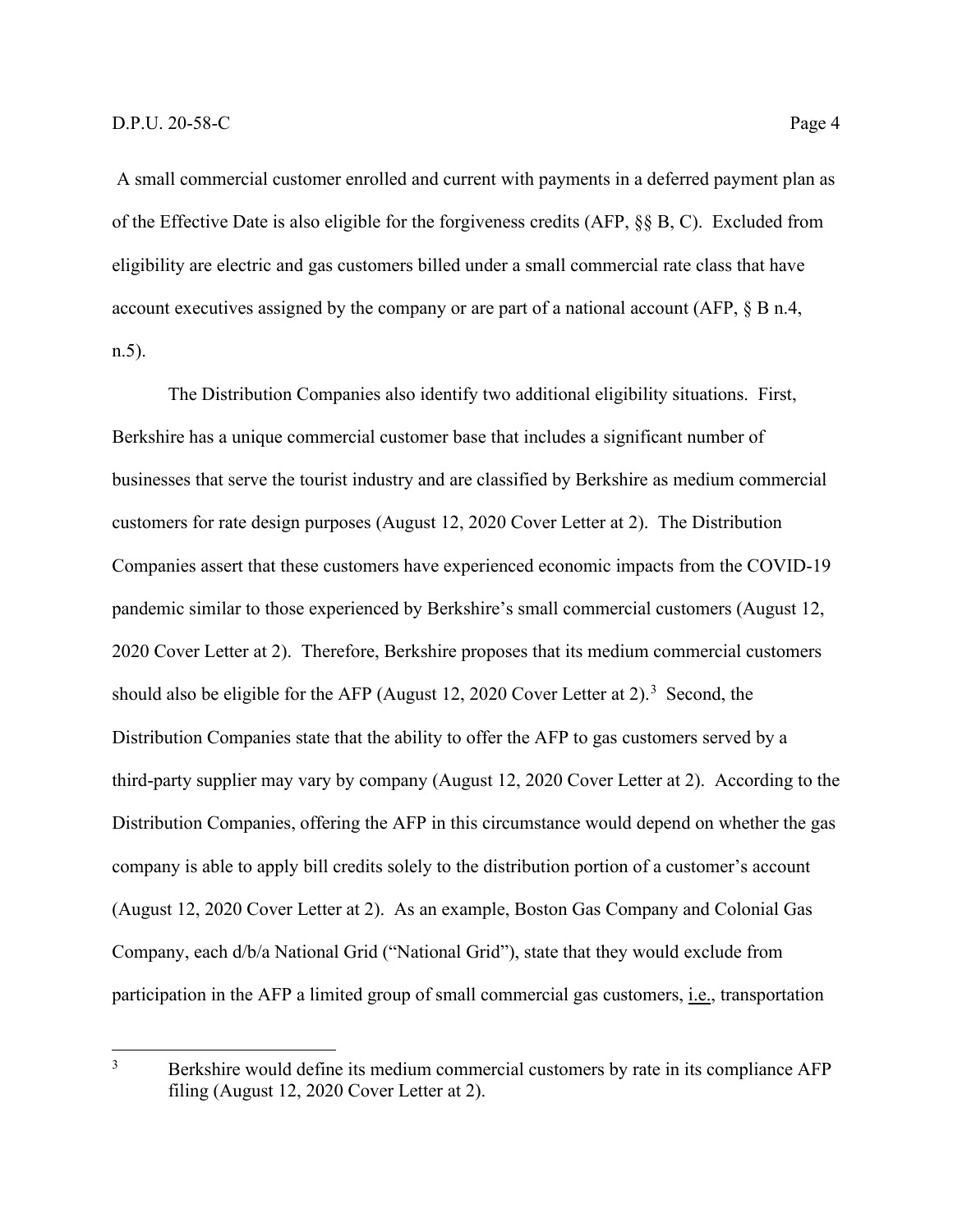customers that are single-billed (August 12, 2020 Cover Letter at 2 n.3). National Grid explains that in the absence of a purchase of receivables program for gas companies, $4$  where National Grid bills for third-party suppliers (single billing), those suppliers would not receive payment for billings to gas customers until National Grid's arrears are covered by the customers' payments (August 12, 2020 Cover Letter at 2 n.3). To avoid negatively impacting the suppliers, National Grid does not offer payment arrangements to gas transportation customers that are single-billed (August 12, 2020 Cover Letter at 2 n.3).

No down payment is required for enrollment in the AFP (AFP, § B). The first monthly payment plan amount will be due not more than 30 days from the start date of the payment plan (AFP, § B). Once a customer is enrolled in the AFP, the company will not assess any late payment charges and service will be protected from disconnection provided that the customer makes required monthly payments (AFP, § B).

#### C. Arrearage Forgiveness Credits

With the objectives of enrollment and successful completion, the AFP program provides for two arrearage forgiveness credits (August 12, 2020 Cover Letter at 1, 2). An eligible customer receives the credits only once (AFP, § C). Eligible customers would receive the following credits as bill credits:

> (1) Credit equal to the customer's April 2020 bill for the amounts of the customer's usage, excluding taxes and fees, regardless of whether the customer has paid its April 2020 bill. This first credit is applied upon the customer's completion of the first required payment in the associated payment plan.

<span id="page-5-0"></span><sup>&</sup>lt;sup>4</sup> By statute, electric companies provide a purchase of receivables program for electric suppliers that choose "complete billing" by the electric company (same as single-billing); the statute does not extend to gas companies. G.L c. 164, § 1D.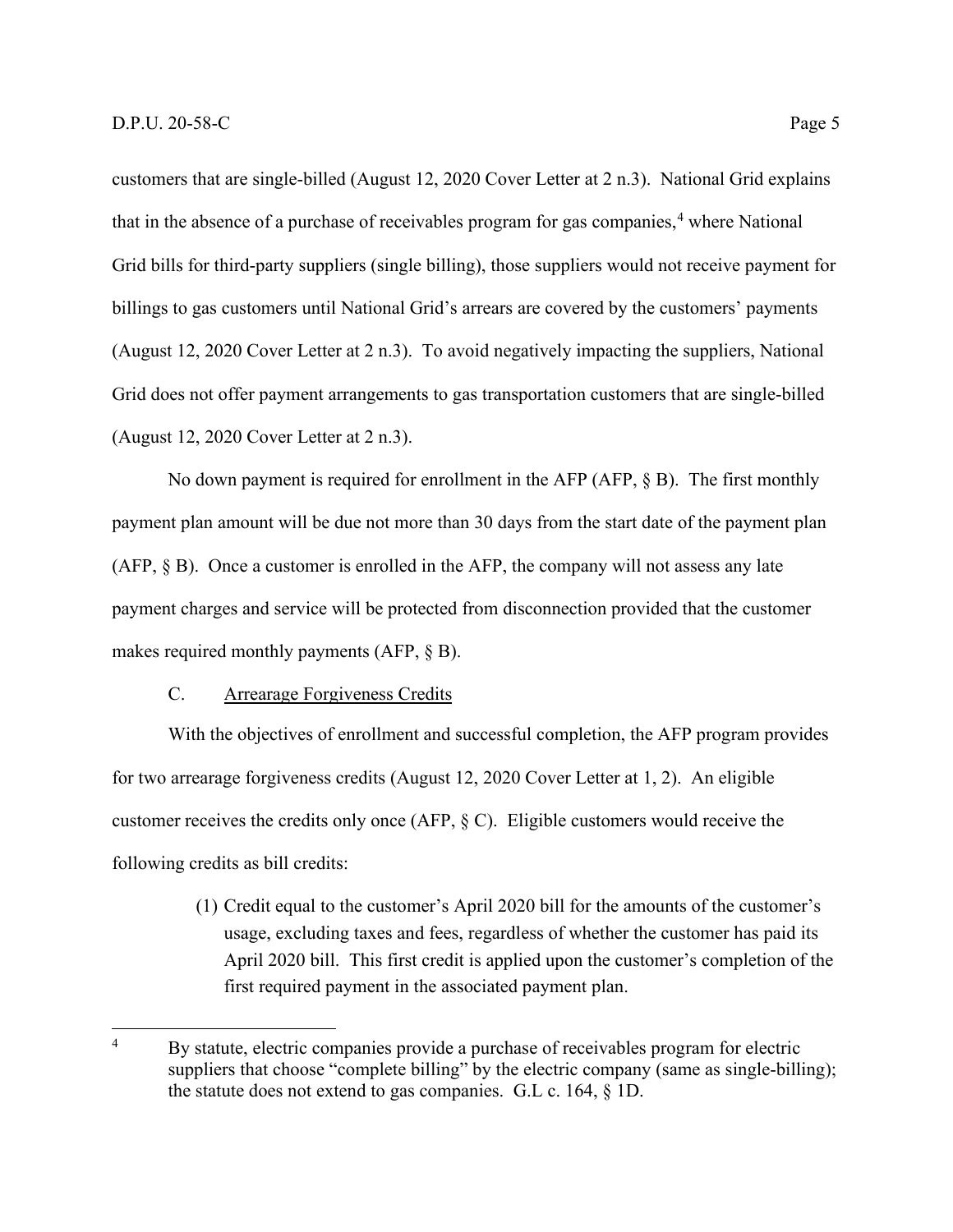(2) Credit equal to the customer's May 2020 bill for the amounts of the customer's usage, excluding taxes and fees, regardless of whether the customer has paid its May 2020 bill. This second credit is applied upon the customer's payment of the last required payment in the associated payment plan.

 $(AFP, § C)$ .

#### D. Other Provisions

A customer that fails to make a payment pursuant to the AFP may lose eligibility for the AFP based on the company's determination of a breach of the AFP (AFP, § D). Reinstatement of a breaching customer in the AFP or enrollment in a company's payment plan will depend on the capability of each company's billing system (AFP, § D). Eversource (NSTAR Electric Company and NSTAR Gas Company) states that it cannot reinstate customers to the AFP under its billing system (AFP at 3, comment insert). The Distribution Companies may use various tools to promote the AFP, including email, updating interactive voice response ("IVR") messaging, a company's website, and/or targeted outreach to customers that communicate with the company through in-bound calls  $(AFP, \S E)$ .

Each company will submit a quarterly report to the Department with the following AFP data: (1) number of customers enrolled; (2) number of new customers enrolled; (3) total dollar amount of forgiveness; and (4) number of customers who successfully completed the AFP (AFP, § I). A company will redact specific customer names from publicly available documents (AFP, § G). In this filing, the Distribution Companies do not seek any recovery of costs associated with the AFP (AFP, § H). In this docket, the Distribution Companies made a separate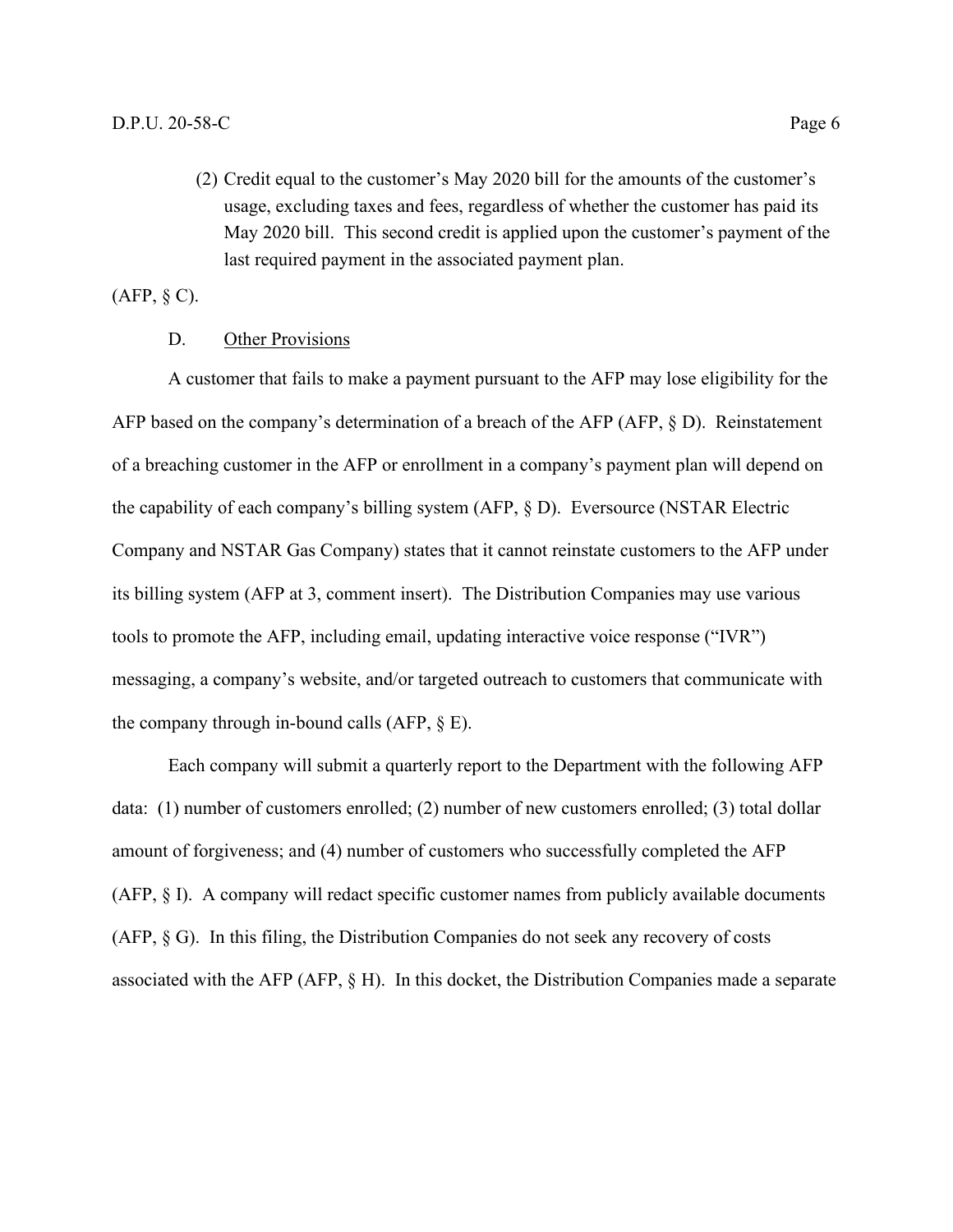ratemaking proposal filing on August 2, 2020 that includes, among other proposals, recovery of costs associated with small commercial arrearage forgiveness (Ratemaking Proposal, § III.B).<sup>[5](#page-7-0)</sup>

#### IV. ANALYSIS AND FINDINGS

As with the previous filings by the Working Group and the Distribution Companies, the Department recognizes the hard work, commitment of resources, and collaborative efforts of the Working Group in response to the Department's request for their proposals in consideration of the effects of the COVID-19 pandemic. The Distribution Companies have identified an appropriate customer group for the AFP, as small businesses across the country are at great risk from the results from the COVID-19 pandemic. Small businesses face substantial loss of revenue and/or permanent closure, and employees of small businesses risk unemployment.<sup>[6](#page-7-1)</sup> The targeted financial assistance available through the AFP should provide eligible customers with a measure of benefits.

The Department finds that the dual objectives of the AFP to enroll customers and encourage successful completion are appropriate and that the conditions and eligibility

<span id="page-7-0"></span><sup>&</sup>lt;sup>5</sup> In opening this inquiry, the Department invited the Working Group to consider ratemaking measures for the Distribution Companies associated with the Working Group's customer assistance recommendations and the specific financial effects of the COVID-19 pandemic on the Distribution Companies. NOI at 9. The Distribution Companies' ratemaking proposal is under consideration by the Department.

<span id="page-7-1"></span><sup>6</sup> "The Impact of COVID-19 On Small Business," National Main Street Center, available at [https://higherlogicdownload.s3.amazonaws.com/NMSC/390e0055-2395-4d3b-af60-](https://higherlogicdownload.s3.amazonaws.com/NMSC/390e0055-2395-4d3b-af60-81b53974430d/UploadedImages/Resource_Center/COVID_19/NMSC57_MSA_COVID19IMAPCTSURVEY_F.pdf) [81b53974430d/UploadedImages/Resource\\_Center/COVID\\_19/NMSC57\\_MSA\\_COVID](https://higherlogicdownload.s3.amazonaws.com/NMSC/390e0055-2395-4d3b-af60-81b53974430d/UploadedImages/Resource_Center/COVID_19/NMSC57_MSA_COVID19IMAPCTSURVEY_F.pdf) 19IMAPCTSURVEY F.pdf; "The Impact of COVID-19 On Small Business Owners: Evidence of Early-Stage Losses From the April 2020 Current Population Survey," National Bureau of Economic Research (June 2020), available at [https://www.nber.org/papers/w27309.pdf.](https://www.nber.org/papers/w27309.pdf)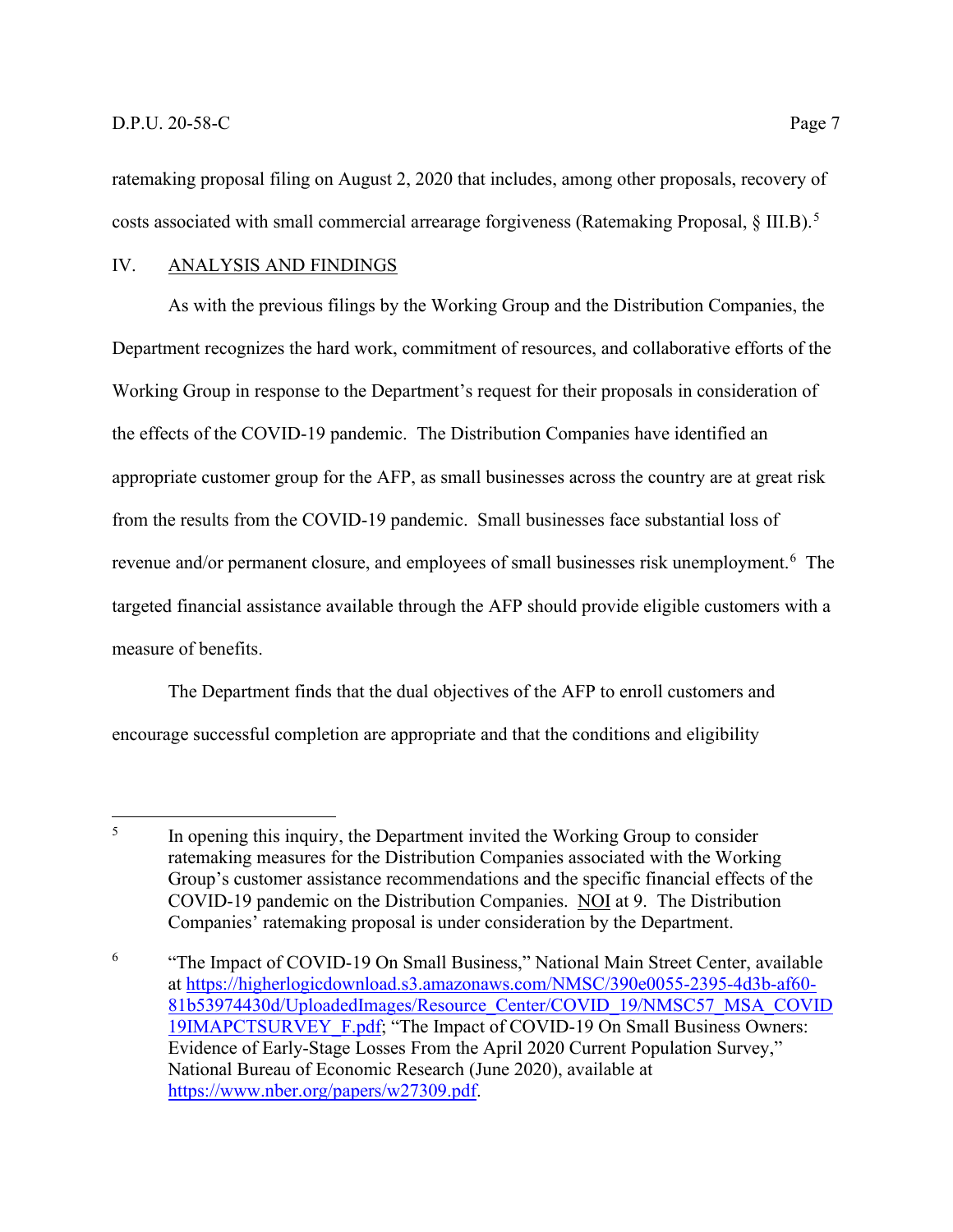provisions are reasonable. Moreover, while the distinct eligibility situations identified for both Berkshire and National Grid appear reasonable, the Department will review any differences from the AFP in the company-specific compliance filings. Consistent with the objectives of the AFP, we find that the arrearage forgiveness credits are appropriately designed and reasonable. Similar to our conditional finding above, while the credit variance from the AFP identified for Berkshire appears reasonable, the Department will review this variance in the company-specific compliance filing. Further, the Department finds that the term of the AFP is reasonable. Consistent with the Distribution Companies' filing, the Department will allow the opportunity for comment by the Working Group for any requested extension by a company.

The removal and reinstatement provisions of the AFP are reasonable for this type of program that requires participation in a payment plan. In its compliance filing, Eversource shall explain the limitation of its billing system that restricts reinstatement. The Department finds that the customer outreach provision of the AFP, which offers a wide range of communications possibilities, is reasonable. The Department encourages the Distribution Companies to make best efforts to promote the AFP with strategies designed to reach small commercial customers most in need of financial assistance. Further, the Department endorses Berkshire's targeted mailing strategy. Finally, while the Department finds that the reporting provision of the AFP is reasonable, the Department may modify future reporting requirements as necessary in order to best assess the AFP.

Based on our review of the AFP and our findings above, the Department approves the Distribution Companies' proposed AFP. Within 14 days of the date of this Order, each Distribution Company shall file with the Department for approval of its specific AFP. A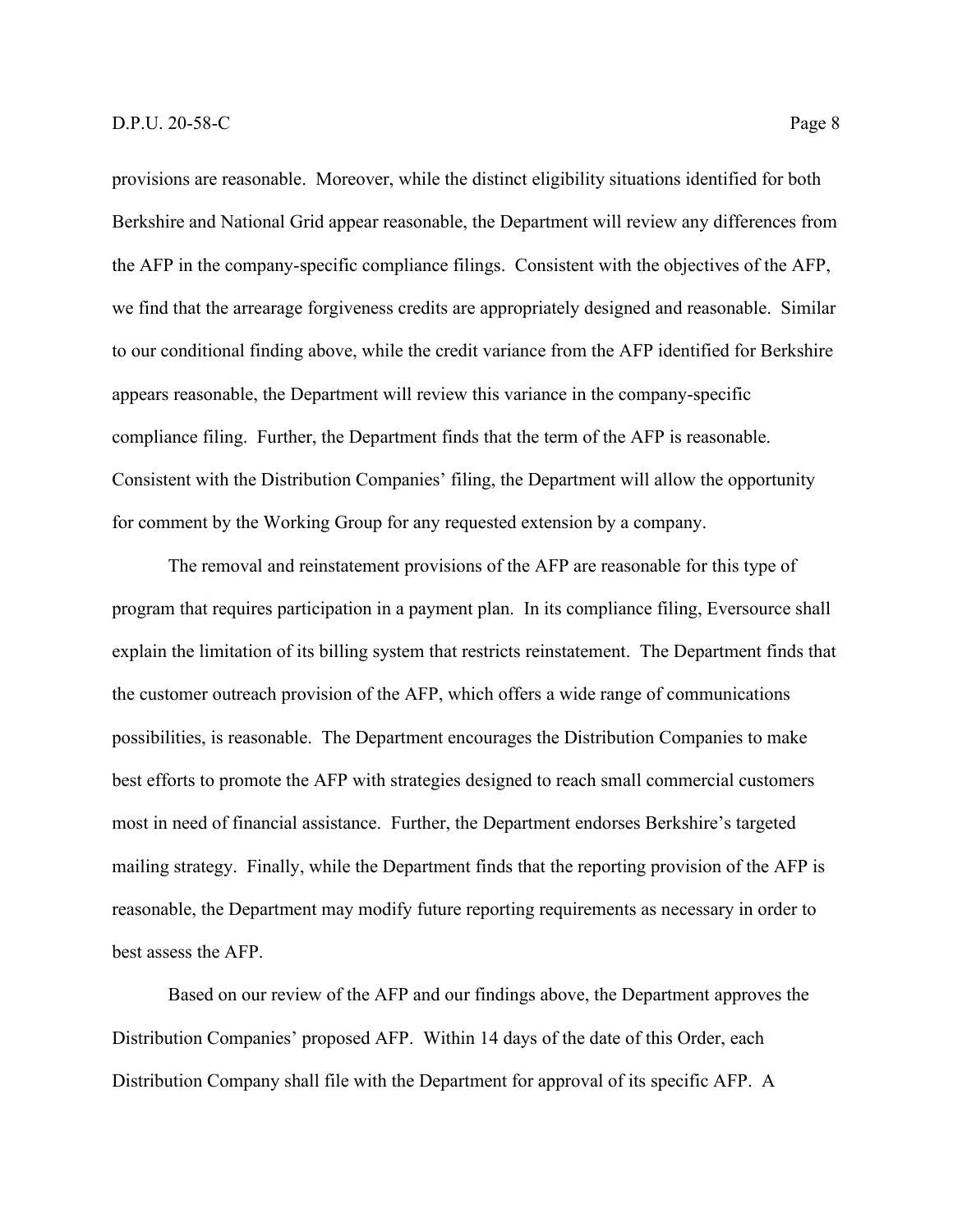Distribution Company must identify and provide support for any substantial variation from the AFP approved herein.

#### V. DOCUMENT SUBMISSION AND AVAILABILITY

All documents must be submitted to the Department in **pdf format** by email attachment to [Peter.Ray@mass.gov](mailto:Peter.Ray@mass.gov) and [Rachel.Cottle@mass.gov.](mailto:Rachel.Cottle@mass.gov) The text of the email must specify the following: (1) the docket number of the proceeding (D.P.U. 20-58); (2) the name of the person or company submitting the filing; and (3) a brief descriptive title of the document. All documents submitted in electronic format will be posted on the Department's website as soon as practicable at [http://www.mass.gov/dpu.](http://www.mass.gov/dpu) The submitting party must also retain a paper copy of the documents and file the paper copy when the Department requests its submission. To the extent a person or entity wishes to submit comments in accordance with this Notice, electronic submission, as detailed above, is sufficient. To request materials in accessible formats (Braille, large print, electronic files, audio format) for people with disabilities, contact the Department's ADA coordinator at [DPUADACoordinator@state.ma.us.](mailto:DPUADACoordinator@state.ma.us)

All documents and/or filings submitted to the Department and/or issued by the Department will be available on the Department's website as soon as is practicable at <https://eeaonline.eea.state.ma.us/DPU/Fileroom/dockets/bynumber> (insert "20-58"). A paper copy of such documents will not be available for public viewing at the Department due to the state of emergency. For further information regarding this notice, please contact Rachel Cottle, Hearing Officer, Department of Public Utilities, at [Rachel.Cottle@mass.gov.](mailto:Rachel.Cottle@mass.gov)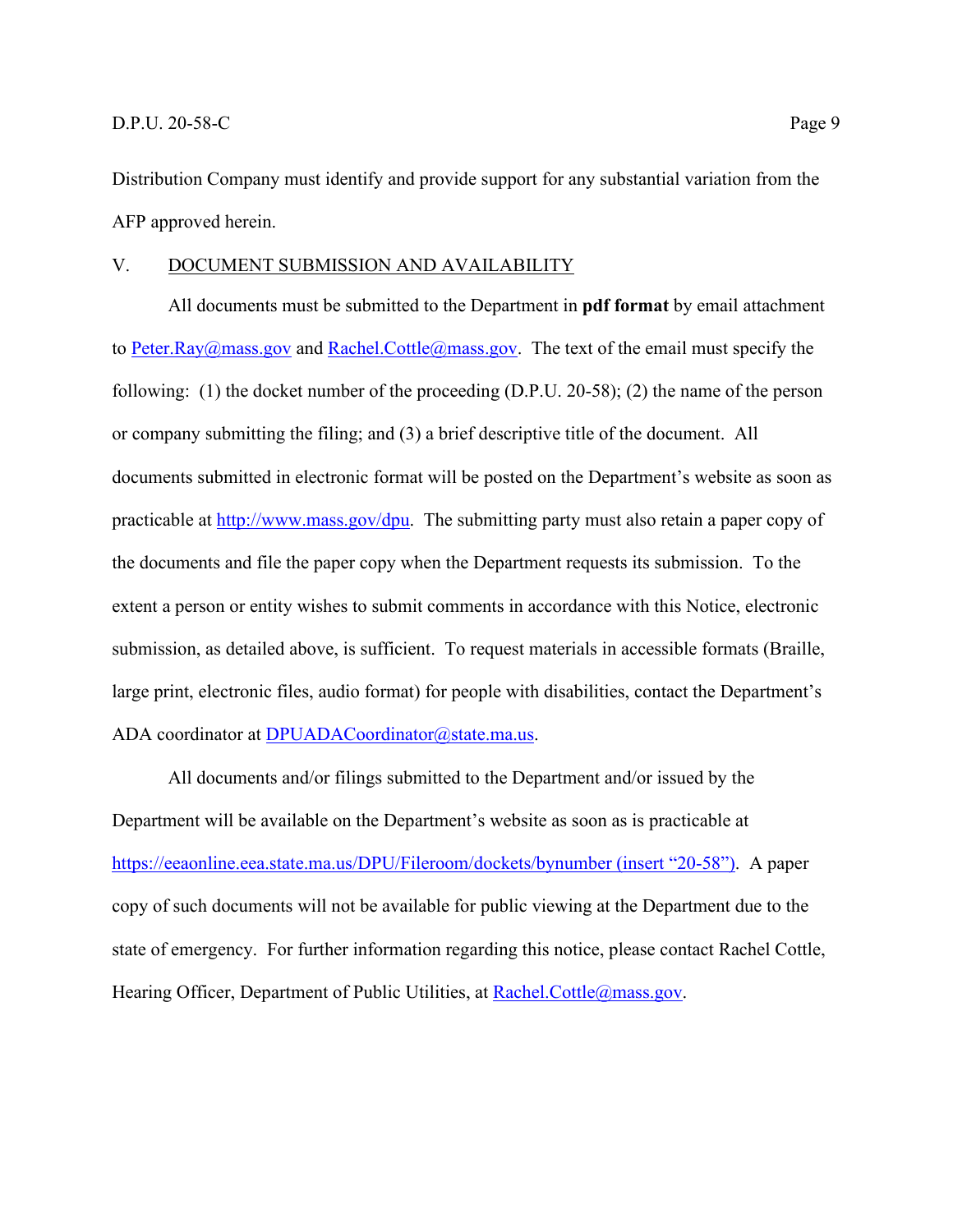#### VI. ORDER

Accordingly, after review and due consideration, it is

ORDERED: That the pro forma small commercial arrearage forgiveness program filed with the Department on August 12, 2020, by the gas and electric companies subject to the jurisdiction of the Department under G.L. c. 164, as listed on Appendix B, is hereby APPROVED; and it is

FURTHER ORDERED: That each gas and electric company subject to the jurisdiction of the Department under G.L. c. 164, as listed on Appendix B, shall make a compliance filing with the Department within 14 days of the date of this Order consistent with the directives herein; and it is

FURTHER ORDERED: That each gas and electric company subject to the jurisdiction of the Department under G.L. c. 164 shall comply with the directives contained in this Order; and it is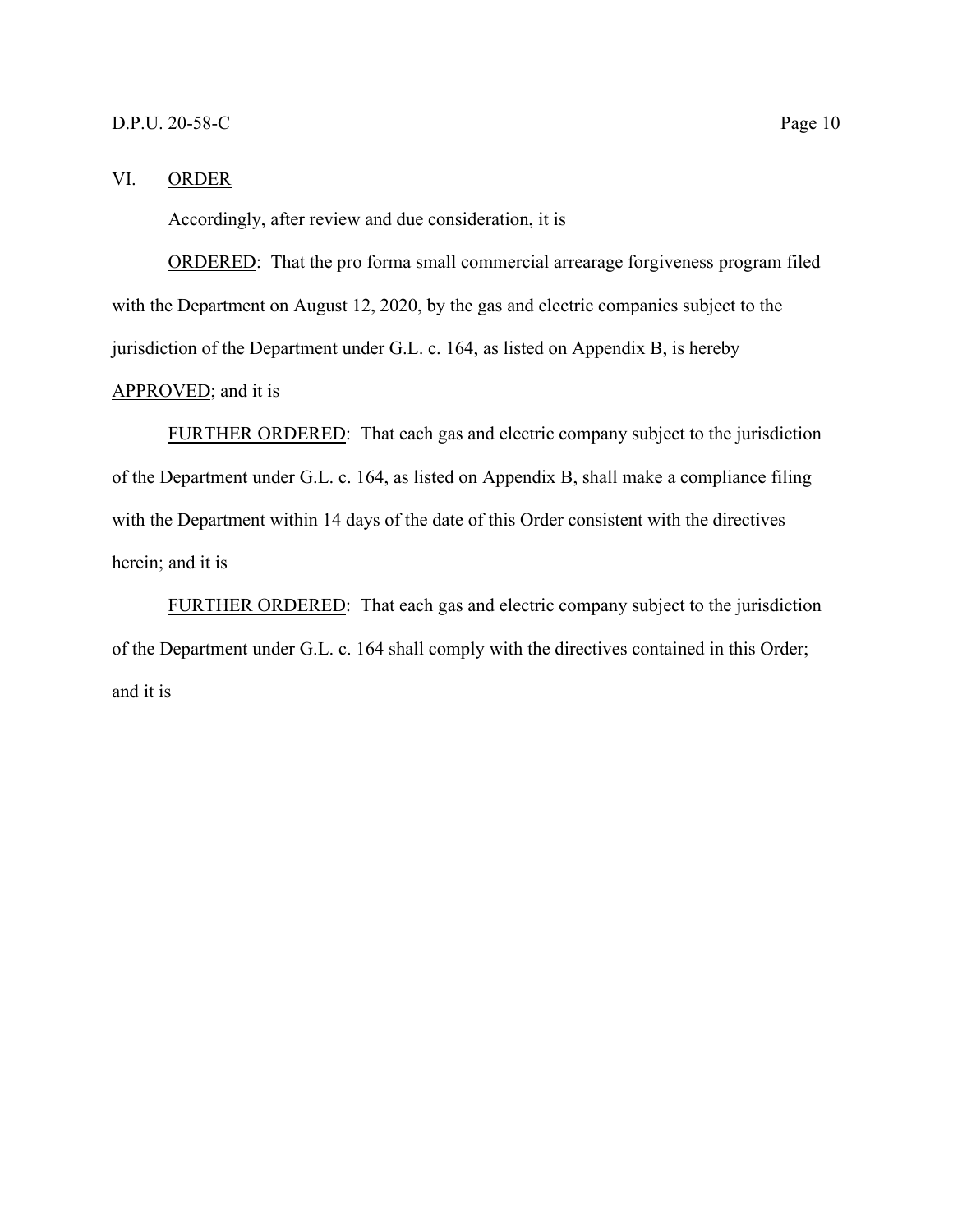FURTHER ORDERED: That the Secretary of the Department shall send a copy of this Order to the representatives of the Customer Assistance and Ratemaking Working Group listed in Appendix A, Aquarion Water Company of Massachusetts, and Clean Water Action Massachusetts.

By Order of the Department,

 $\sqrt{s/}$ Matthew H. Nelson, Chair

 $\sqrt{s/}$ Robert E. Hayden, Commissioner

 $\sqrt{s/}$ Cecile M. Fraser, Commissioner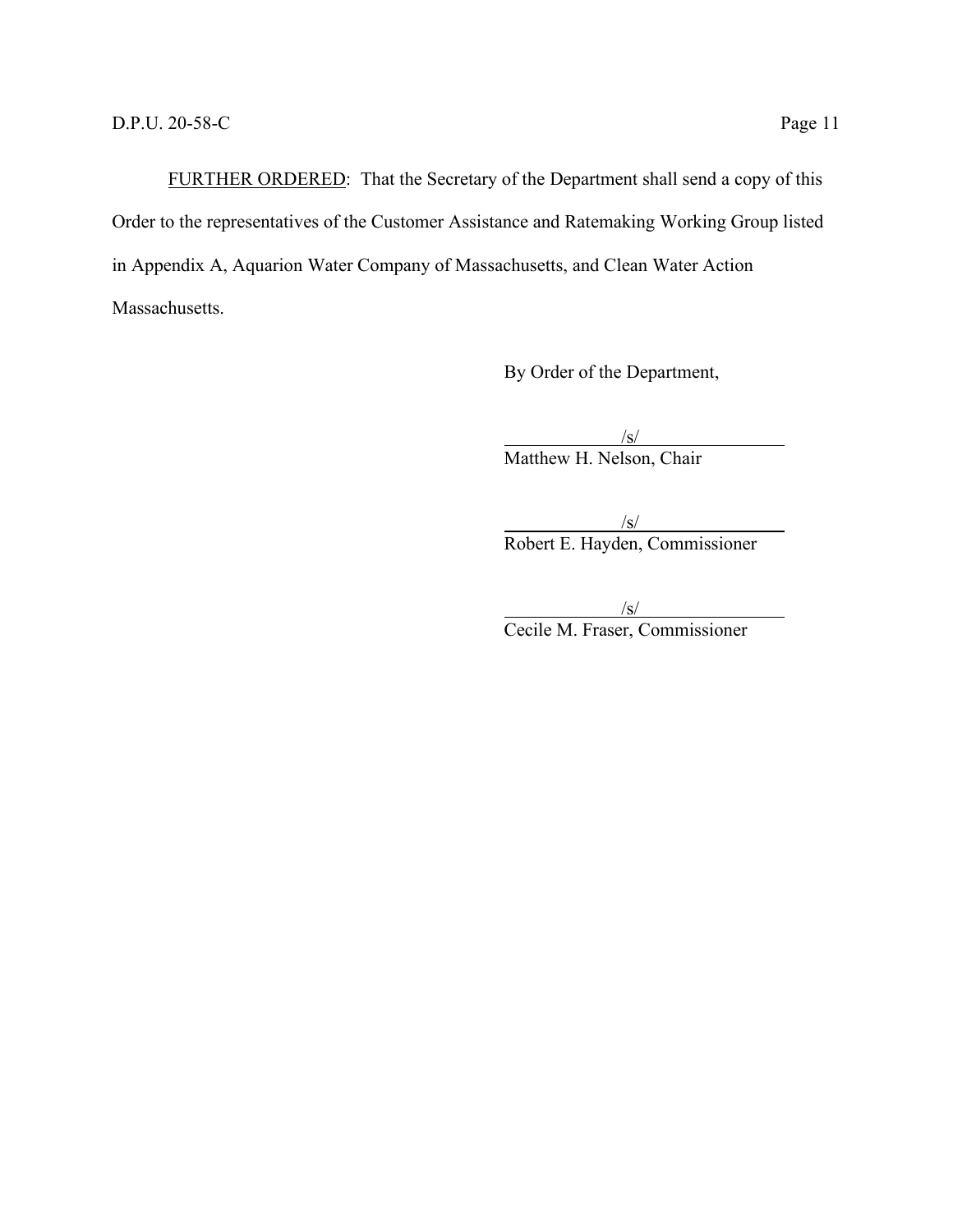#### **APPENDIX A**

#### **CUSTOMER ASSISTANCE AND RATEMAKING WORKING GROUP**

Electric Companies Gas Companies Cheryl Kimball, Esq. [ckimball@keeganwerlin.com](mailto:ckimball@keeganwerlin.com) John K. Habib, Esq. [jhabib@keeganwerlin.com](mailto:jhabib@keeganwerlin.com) Office of the Attorney General Elizabeth A. Anderson [elizabetha.anderson@mass.gov](mailto:elizabetha.anderson@mass.gov) Assistant Attorney General Department of Energy Resources Robert Hoaglund [Robert.Hoaglund@mass.gov](mailto:Robert.Hoaglund@mass.gov) General Counsel National Consumer Law Center Jennifer Bosco, Esq. [jbosco@nclc.org](mailto:jbosco@nclc.org) Charles Harak, Esq. [charak@nclc.org](mailto:charak@nclc.org) Low-Income Energy Affordability Network Jerrold Oppenheim, Esq. [jerroldopp@democracyandregulation.com](mailto:jerroldopp@democracyandregulation.com) Associated Industries of Massachusetts

Robert Rio [rar@aimnet.org](mailto:rar@aimnet.org) Senior Vice President and Counsel Government Affairs